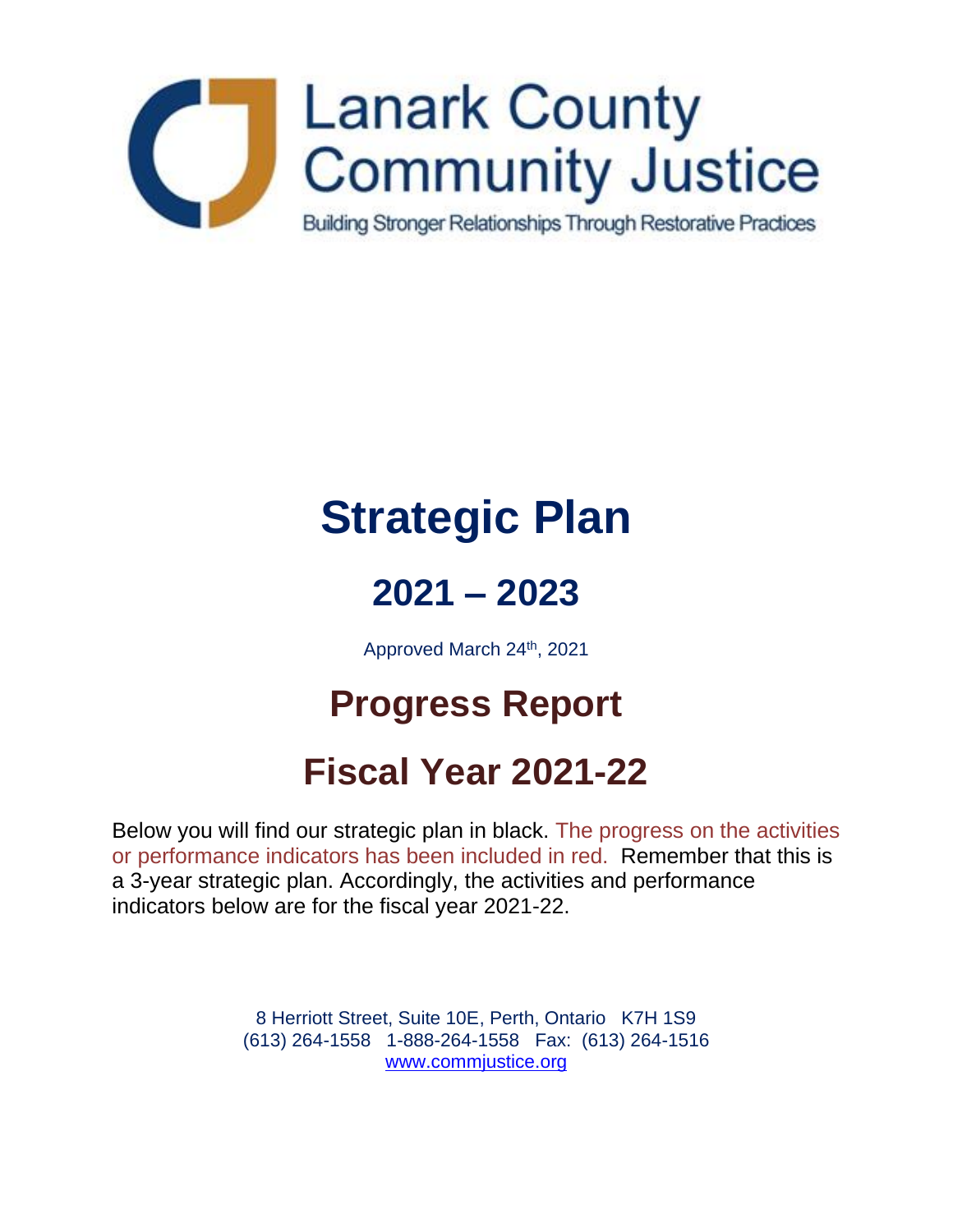### **Acknowledgement**

*Lanark County Community Justice (LCCJ) provides services on the customary and traditional lands of the Algonquin/Omàmìwininì peoples. We acknowledge the injustices of the past and those that continue today. As we seek to achieve reconciliation, we are committed to speaking truth and working towards justice in solidarity with Indigenous Peoples.*

#### *Our Mission*

To provide and promote the community use of restorative practices.

#### *Our Vision*

Our community will embrace restorative practices to repair harm, build community and strengthen relationships.

#### *Our Values – Updated 2021*

**Inclusiveness:** Creating safe, respectful spaces where everyone can speak their truths **Accountability:** Taking responsibility for our actions and being accountable to others **Reconciliation and Healing:** Creating the opportunity for greater understanding of self and others **Community:** Building, maintaining, and restoring relationship, so our community becomes secure and connected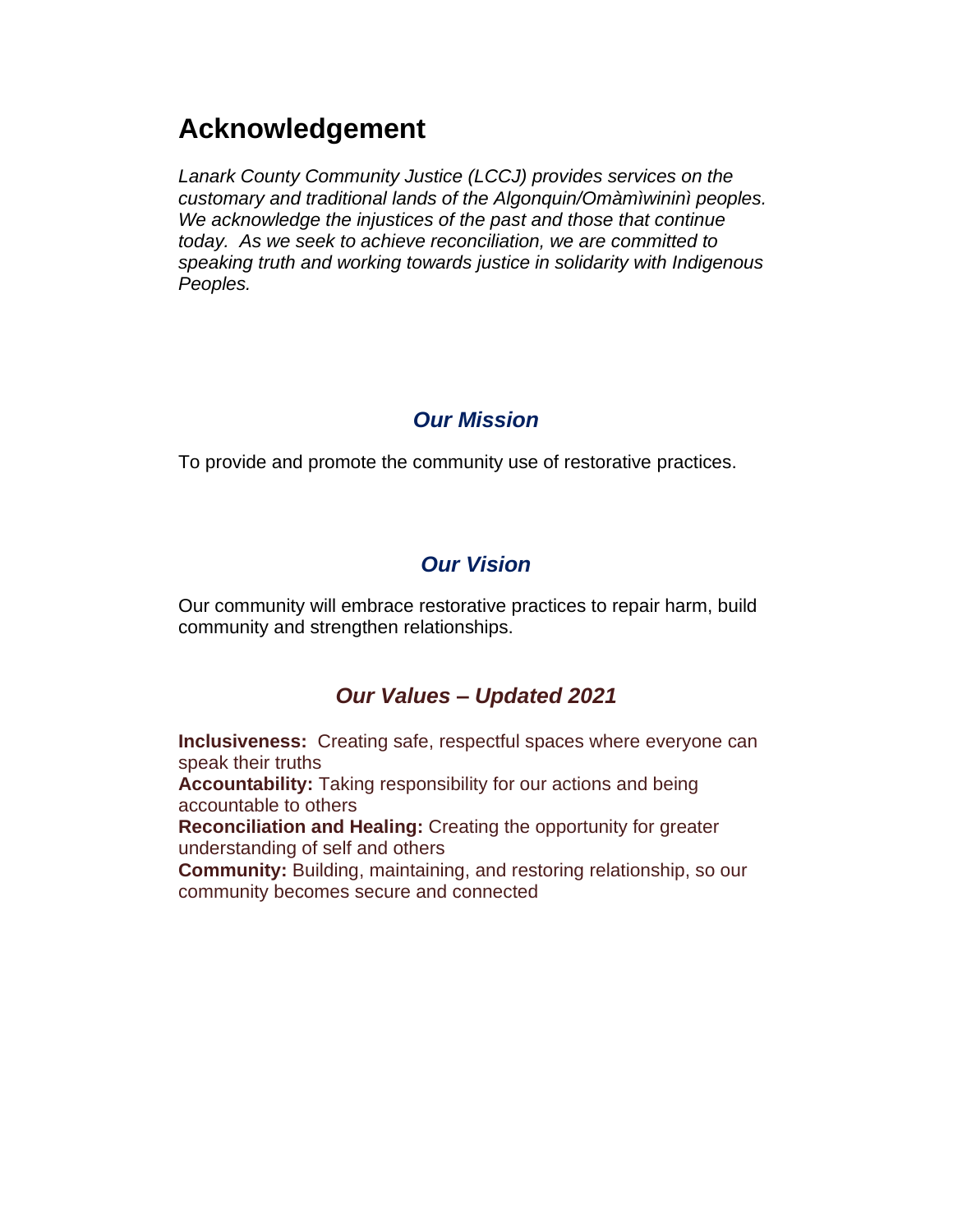## **Initiatives**

## **1. Provide Restorative Justice Services**

#### **Goal**

LCCJ will increase access to restorative justice forums for the benefit of all citizens of Lanark County and the Town of Smiths Falls.

#### **Activities**

- Identify and build relationships with all key justice services in the County such as police services (Lanark County OPP and Smiths Falls Police Services) court liaison partners, judges, Crown Attorneys, and defense councils to ensure all are familiar with LCCJ restorative justice diversion services.
- Work with justice partners to encourage an increase in pre-charge and post-charge referrals of youth and adults
	- ✓ Created on-line police presentation. Created fillable referral forms. Updated snap sets.
	- ✓ September 2021 Delivered platoon presentation to frontline officers from Lanark County OPP. Met with Smiths Falls Police Chief and 2 Sergeant's On-line to review programs, services, and new forms.
- Together with local organizations support victims of intimate partner violence and sexual assault and create a protocol for restorative justice for such cases
	- $\checkmark$  Delivered education. Panel discussion on A restorative justice response to sexual assault, for Victims and Survivors of Crime Week to 88 participants.
- Maintain and analyse the database of LCCJ cases to show program effectiveness, to help understand our strengths and weaknesses and to support funding activities
	- $\checkmark$  In the database development we made the decision to reduce the amount of data we were tracking to economize on staff time and prioritize necessary information.
	- $\checkmark$  Ongoing updates and maintenance of the LCCJ client database.
	- $\checkmark$  Created analysis instructions.
	- ✓ Training of staff on how to enter the database information and complete the analysis is ongoing.
	- $\checkmark$  Simplified the process and amount of data tracked.

#### **Performance Indicators**

- Case database is complete and available
	- $\checkmark$  case database is complete and available
	- $\checkmark$  staff are being trained to use the database
	- $\checkmark$  updated as required
- Number of pre-charge relative and post-charge referrals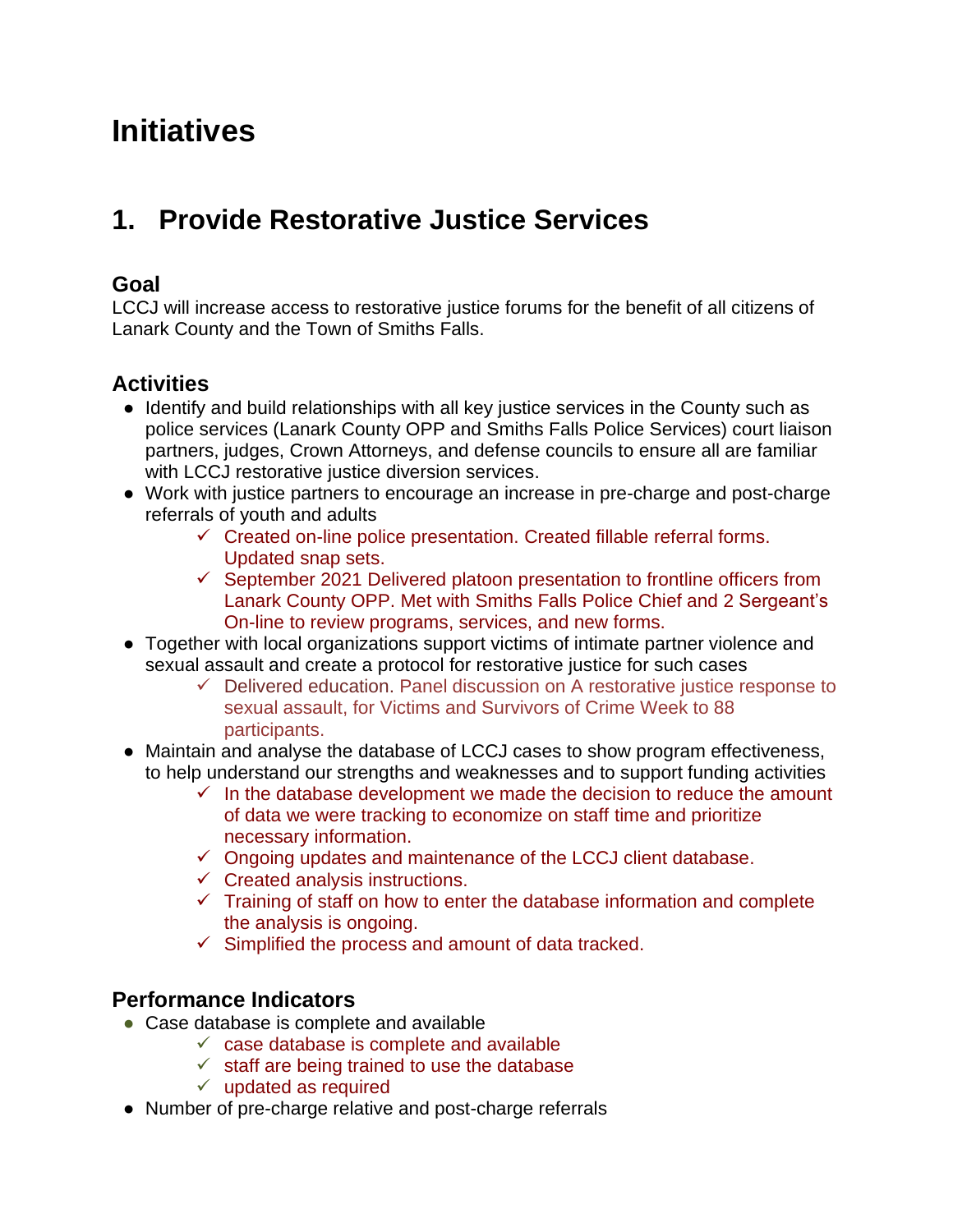- 47 youth cases:
- ✓ Youth pre-charge 62% Youth Post Charge 40%
- 27 adult cases:
- $\checkmark$  Adult pre-charge 67% Adult Post Charge 33%
- Number of restorative justice forums held for intimate partner violence and sexual assault cases –
	- $\checkmark$  We are no longer tracking this. It was too arduous on staff to track the type of offence and did not produce any significant data that would be useful (3 SA, 1IPV)
- Percentage of cases going to forum
	- $\checkmark$  We are no longer tracking this. We can not track this because there are open cases at the end of the fiscal year.
	- $\checkmark$  74 Cases, 34 Forums, 23 Agreements without forums, 8 Returned, 9 Open Cases
- Percentage of forums that are volunteer led
	- $\checkmark$  Volunteers were lead or co-lead at 91% of forums. We are now tracking the percentage of forums that were lead or co-lead.
- Days to case completion
	- $\checkmark$  69 Days. The average over the last 10 years was 99 days.
- Number of victims represented at a forum, or providing impact statements.
	- $\checkmark$  We are not tracking this information any longer it was not useful data
	- $\checkmark$  We had 46 victims attend forums
	- $\checkmark$  We had 226 participants in forums
- Satisfaction rate by all forum participants
	- $\checkmark$  We now have an on-line form that will track this. The challenge is many participants do not complete the form. Difficult to do during COVID. Many evaluations not returned. We will focus on tracking this in future years.
- Youth participants completing the terms of their agreement
- Adult participants completing the terms of their agreement
	- $\checkmark$  We chose to track the youth and adult together. The percentage of youth and adults completing the terms of their agreement is 98%.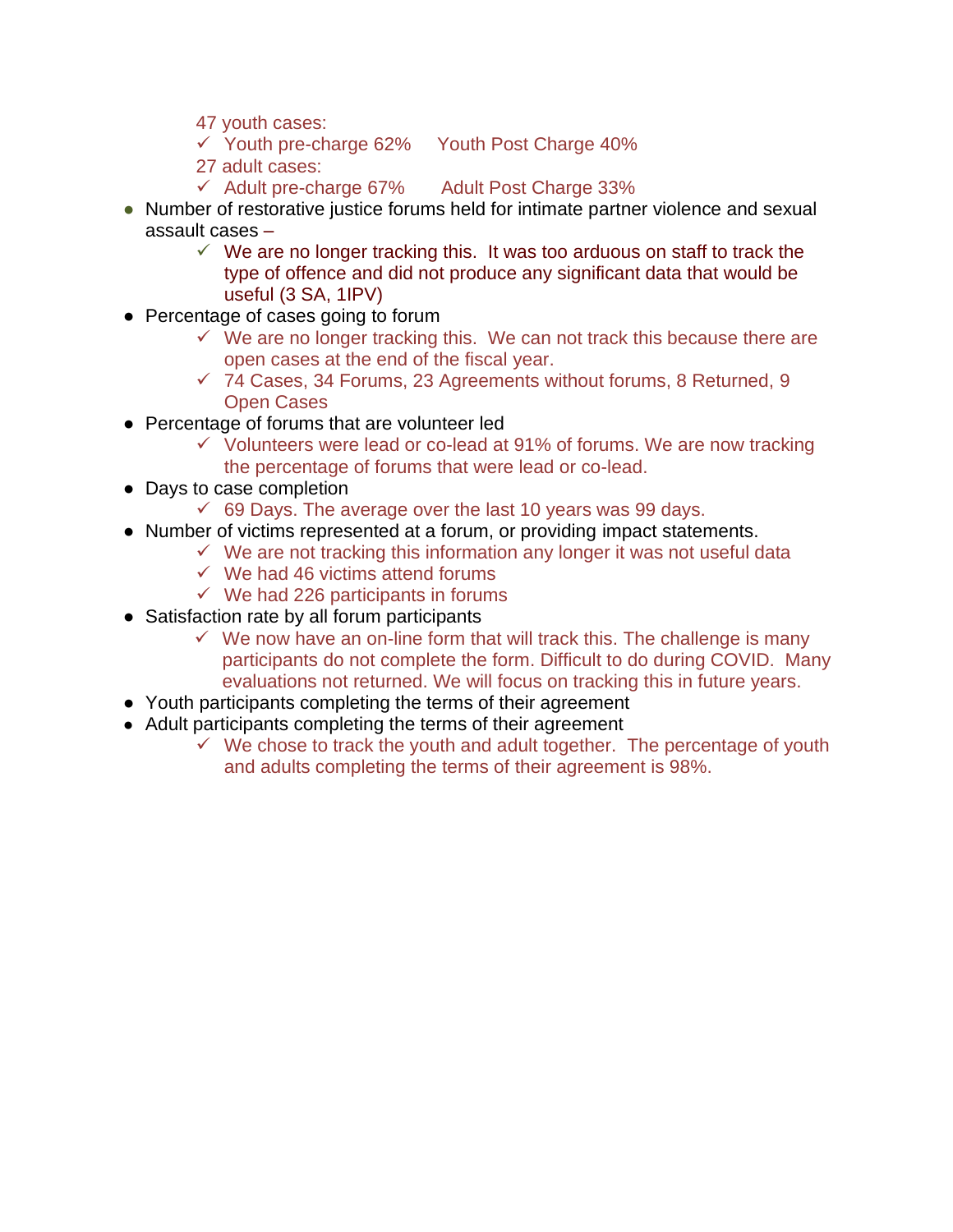### **2. Promote Restorative Practice within our Community**

#### **Goal**

To promote the use of restorative practices and approaches in Lanark County.

#### **Activities**

- Develop a communication plan
- Develop appropriate communication materials
- Improve the web site and keep it up-to-date
	- ✓ Web-Site Updated and maintained
- Develop and deliver a social media campaign to increase our community outreach
	- $\checkmark$  Social media campaign with videos from Cat's Cove promoting our programs and services
- Employ appropriate analytic tools to assess effectiveness of communications
- Strengthen partnerships with other agencies
	- $\checkmark$  Co-located with YAK to create Community Services Hub and strengthen partnerships with other agencies. Submitted a joint application with YAK Youth Services to the Ontario Trillium Foundation.
- Identify organizations and situations where restorative practices might be employed and assess their interest in working with LCCJ
	- ✓ Submitted 4 application to United Way East Ontario (Renfrew, Prescott Russell, Lanark County and Ottawa), to deliver restorative practice training to educators in August 2022.

#### **Performance Indicators**

- Number of communication engagements such as newspaper articles, radio interviews, presentations, social media posts and website usage
	- ✓ We increase our social media presence in 2021: 234 Posts on Facebook and Instagram (average of 1.5 posts a week). Our Paid reach on Facebook increased to 32,313 an increase of 165% and our Page Reach increased to 119,619 people an increase of 683%. Increased Facebook followers by 30% to 701 followers. We have 309 Instagram followers and our Instagram Reach increased 34,581 (6.9K%)
	- $\checkmark$  Created a You Tube Page for LCCJ with 38 Videos and 12 playlists.
	- $\checkmark$  6 newspaper articles, 6 Interviews on Lake 88
	- $\checkmark$  Website Unique Visits = 4,127, Page Views = 9,538, Avg. Pages Per Unique  $Visit = 2.1526$
- Number of agencies, organizations and situations identified where restorative practice might be employed and funding is available
- Number of restorative practice programs managed by LCCJ
	- ✓ 4 (Adult Diversion, Youth Diversion, Restorative Families and Restorative Parenting)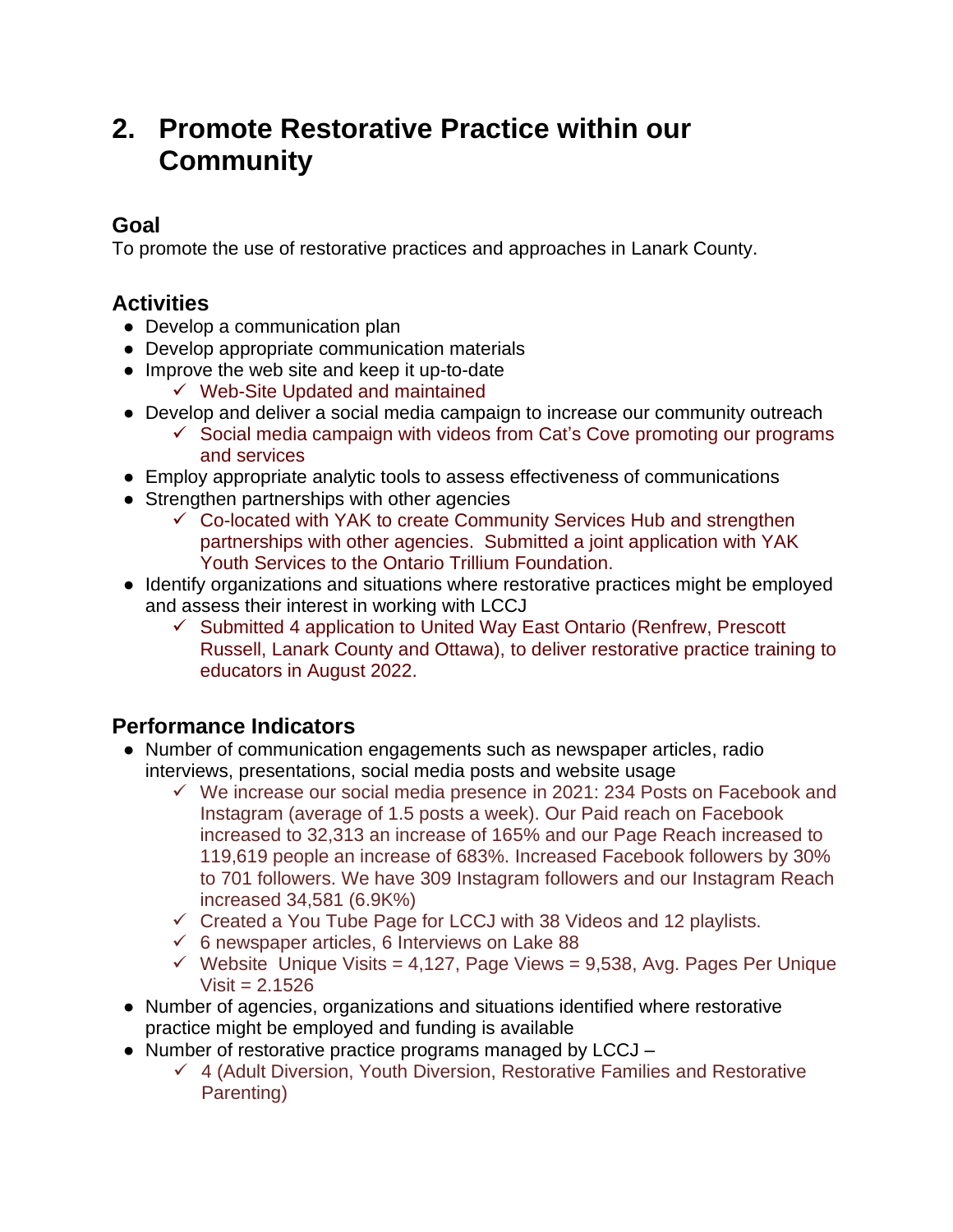## **3. Ensure Sound Financial Management**

#### **Goal**

Ensure sound financial management policies and practices.

#### **Activities**

- Create a 3 year financial sustainability plan to review and identify programs and activities and estimate their financial implications and practicality
- Continue to build the reserve fund

#### **Performance Indicators**

- Revenue
	- ✓ Increased revenue from \$121,554 in 2021/22 to \$222,058 in 2021/22
- Program Expenditures
	- ✓ Program Expenditures met budget by approximately \$500
- Balanced Annual budgets
	- ✓ Revenue: Budget \$173,000 Actual \$222,000 Expenses: Budget \$173,000 Actual \$174,000
	- Approximately Net income for next fiscal year: 48,000 (not audited)
- The amount in the reserve fund
	- $\checkmark$  nothing contributed to the reserve

## **4. Develop Community Fundraising**

#### **Goal**

Maintain and increase current funding sources to meet financial requirements.

#### **Activities**

- Expand and enhance fundraising committee
	- ✓ New members: Mark MacDonald, Carol Anne Deneka
	- $\checkmark$  Incomplete. We need a strong chair of the fundraising committee and more members.
- Maintain the constituent database
	- ✓ Purchased Canada Helps Donor Management System and Created Constituent Database with 1018 people.
- Continue with annual fundraising events.
	- ✓ Successful Golf Tournament and Perth Polar Bear Plunge
- Assess the cost effectiveness of individual fundraising efforts.
	- $\checkmark$  Updated accounting process to track cost effectiveness of individual fundraising efforts in Canada Helps and QuickBooks.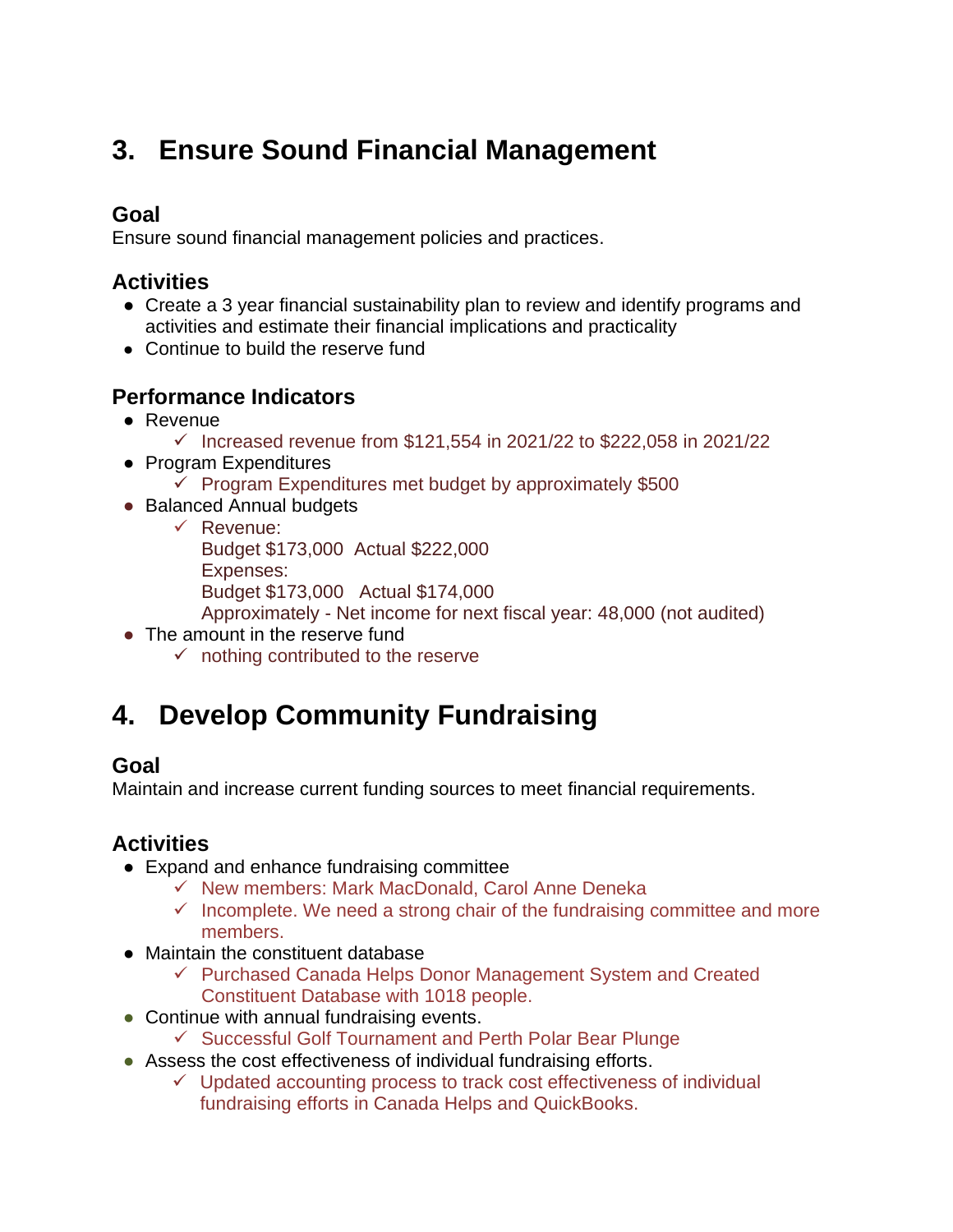- Maintain and develop partnerships with municipalities, service clubs and local social service organizations.
	- ✓ Continued to partner with Family and Children Services of Lanark, Leeds and Grenville to deliver Triple P Parenting
	- $\checkmark$  Presentation to County of Lanark, Town of Perth, and Tay Valley Township, Township of Lanark Highlands. Received funding from County of Lanark, The Hub, and Tay Valley Township (including their annual Christmas Card donation)
- Engage monthly and annual donors
	- $\checkmark$  Had monthly donor campaign in March 2022.
	- $\checkmark$  New monthly donors were called and thanked.
	- $\checkmark$  Individual donors over \$1,500 were called and thanked.
	- $\checkmark$  Direct non-Canada Helps Donations were receipted through the Canada Helps Donor Management System
- Create legacy donors and bequests program

#### **Performance Indicators**

- Membership on fundraising committee
	- ✓ New members: Mark MacDonald, Carol Anne Deneka
	- $\checkmark$  Incomplete. We need a strong chair of the fundraising committee and more members.
- Revenue from fundraising-
	- ✓ Projected \$40,000 and actual was approximately \$48,000
- Increase in number of monthly and annual donors
	- $\checkmark$  Monthly donors increased by 4 to 8 people. The average donation is for 35\$
- Number of legacy and bequest donors
	- $\checkmark$  It was not a bequest, but we received one donation of \$5000 from Dave and Anne Trick for a matching campaign

## **5. Secure Long-Term Funding**

#### **Goal**

Continue to search and identify sustainable long term funding to meet identified program needs.

#### **Activities**

- Identify programming needs.
- Obtain funding from the Ministry of the Attorney General (MAG) for adult court diversion
- Engage with the Ministry of Children, Community and Social Services (MCCSS) to increase funding for youth court diversion
- Maintain current funding sources and research and develop new sources of sustainable long term funding to meet identified needs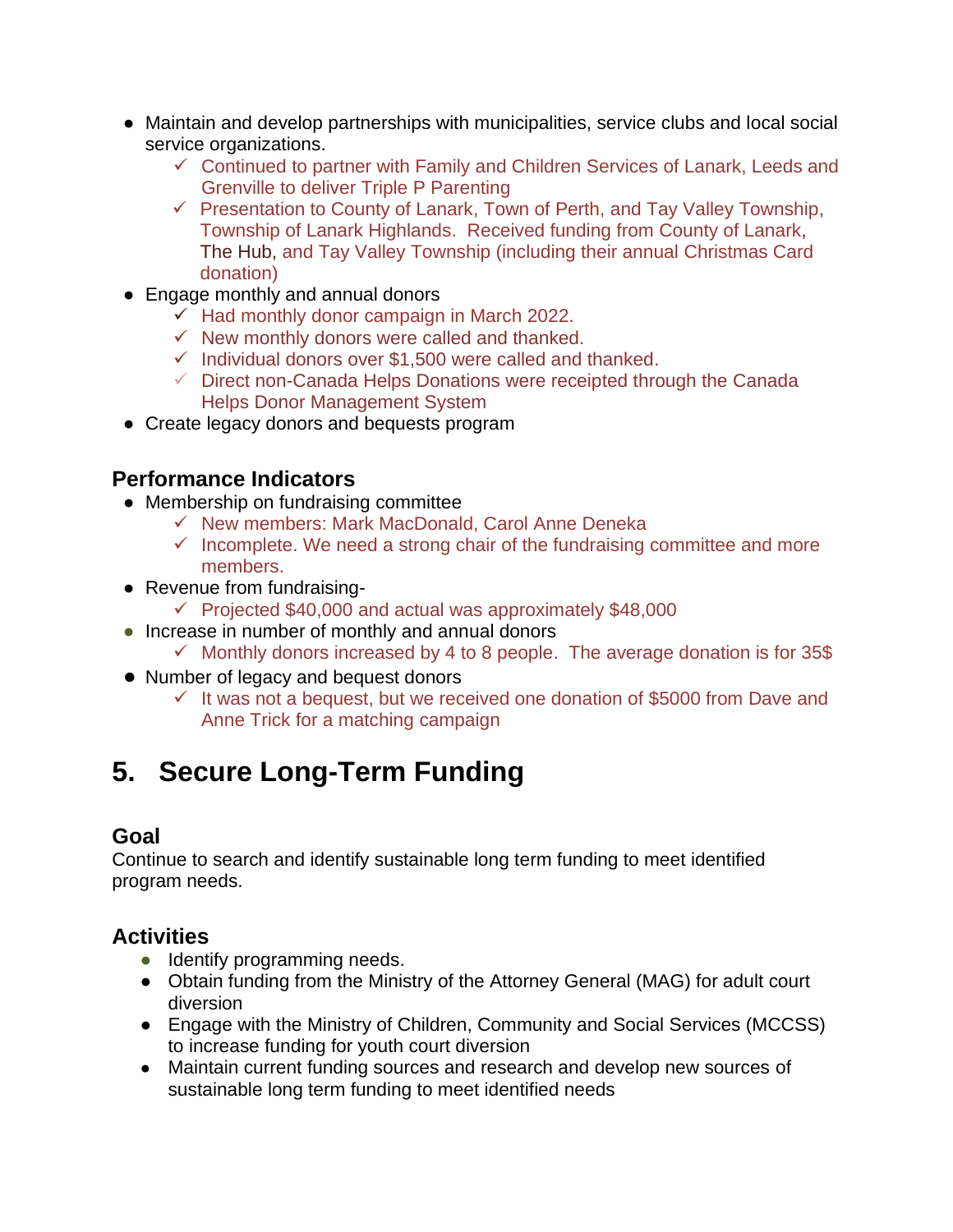#### **Performance Indicators**

- Increased program funding
	- ✓ Increased revenue from \$121,554 in 2021/22 to \$222,058 in 2021/22
- New sources of funding identified
	- $\checkmark$  Developed Executive Summary for fundraising and identified the following objectives:

As a result of COVID-19 LCCJ and YAK Youth Service determined that co-location would reduce costs and provide opportunities for shared services or collaboration.

- ✓ Application submitted to Ontario Trillium Foundation to secure funding to hire a shared administrative project coordinator, to facilitate our similar objectives and assist with our development of and/or implementation of our respective alternative fundraising plans. With OTF's 2021 grant, LCCJ identified 113 foundations, and 26 priority foundations, as alternative sources of revenue and developed a fundraising plan, the next step is building relationships and applying to these foundations.
- $\checkmark$  We also need funding to adapt to the increased technical infrastructure necessary to maintain communications, client documentation and case management, and have productive hybrid meetings.
- Funding applications submitted:
	- $\checkmark$  Submitted and Approved: Ministry of Children, Community and Social Services United Way East Ontario Lanark County Perth and District Community Foundation Tay Valley Township The Hub Department of Justice, Victims and Survivors of Crime Week Ontario Trillium Foundation, Resilient Communities Fund The Rotary Club of Perth ✓ Submitted and to be determined: United Way Lanark County United Way East Ontario Renfrew County United Way East Ontario Ottawa
		- United Way East Ontario Prescott Russell
		- The McDougall Family Foundation
		- Community Foundation for Kingston and Area
		- United Way Leeds and Grenville
		- Sens Foundation
	- ✓ Submitted Letter of Interest: Allstate Foundation Anna and Edward Churchill Foundation Maytree Foundation
	- ✓ Unsuccessful: Town of Smiths Falls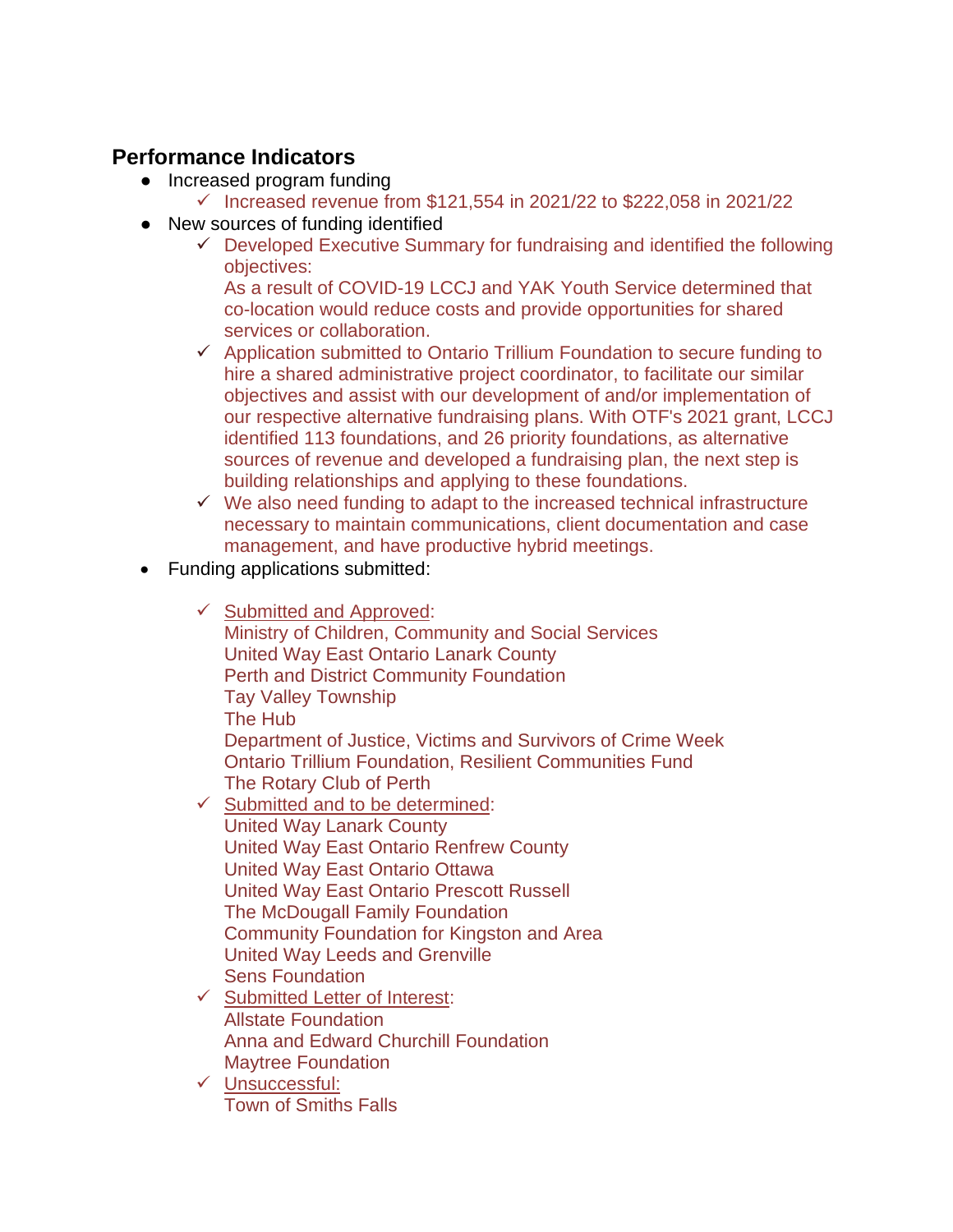Katherine Donnelly Foundation Donner Canadian Foundation

## **6. Strengthen Staff and Volunteer Resources**

#### **Goals**

- Improve capacity to provide additional restorative practice services.
- Strengthen governance, staffing and volunteer base taking into account equity, diversity and inclusion (EDI)
	- $\checkmark$  Governance updated nominations committee to include EDI
	- ✓ Recruited volunteers to include EDI (two new volunteers self identified as Indigenous, 4 new volunteers under 35 years old)
	- $\checkmark$  Participated in agency evaluation for Local Immigration Partnership (LIP) – Lanark & Renfrew. Aisha Toor completed the 50-item questionnaire and will meet with Lanark & Renfrew IDI administrator for a one-hour individual debrief session to discuss IDI results and their Intercultural Development Plan (IDP).
	- ✓ Aisha Toor joined the Equity, Diversion and Inclusion subcommittee of the Lanark County Child and Youth Service Collaborative
	- $\checkmark$  Stephen G. and Joellen reached out to the Aboriginal community. Stephen and I have held zoom meetings with the ED of the Restorative Justice Program of the Pikwakanagan Reserve community in Renfrew County, as well as, with one of only 3 Algonquin elders in Lanark County.
	- $\checkmark$  LCCJ offered staff consultation (as available) and online training in which the ED of Pikwakanagan participated.
	- $\checkmark$  Met with an elder who had experience in the justice system as a respected leader of aboriginal circles in parole hearings who offered to participate in LCCJ forums as an elder supporting aboriginal victims or perpetrators with traditional ceremony.
- Develop the capability for staff and facilitators to provide services in person, at the office or remotely
	- $\checkmark$  Zoom training developed
	- $\checkmark$  Zoom training provided to 12 facilitators and 3 staff (4 hours)
- Introduce or reinstate additional programs
	- ✓ Applied for grant to the United Ways in Eastern Ontario to hold a oneweek training session for educators on implementing restorative practices in schools and classrooms.
- Ensure volunteers reflect the community
	- $\checkmark$  4 volunteers under 35, 2 new indigenous volunteers

#### **Activities**

- Explore examples of equity, diversity, inclusion (EDI)
- Engage with justice partners to meet the diverse needs of our client community
- Hold a training event for board, volunteers, and staff, that examines systemic racism and its impact on our community